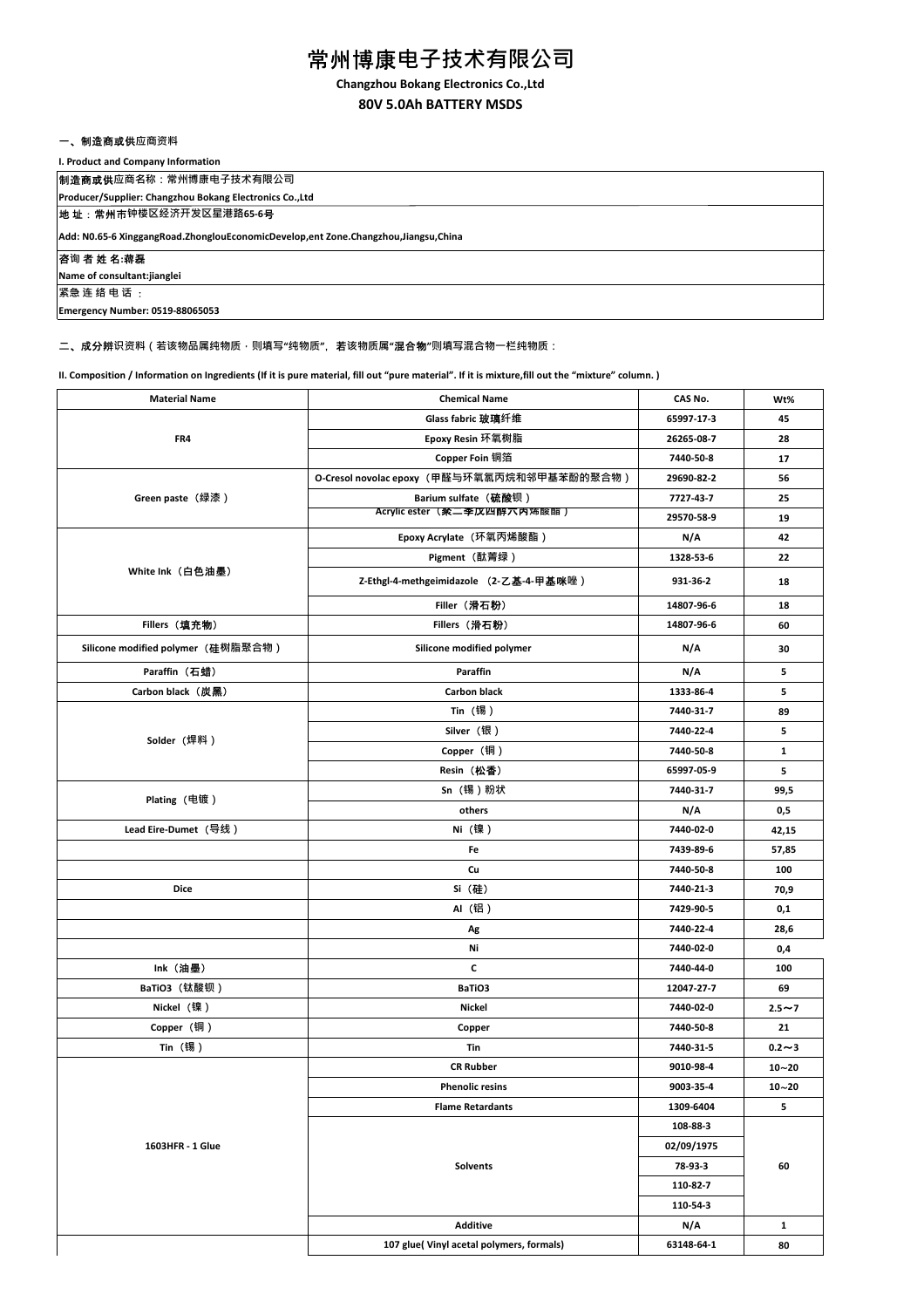| Glue (胶)                                      | Calcium carbonate              | 471-34-1      | 17            |
|-----------------------------------------------|--------------------------------|---------------|---------------|
|                                               | silane coupling agent          | 40372-72-3    | 3             |
| Carbon (碳)                                    | Carbon                         | N/A           | 50            |
|                                               | Sn (锡粒状)                       | 7440-31-5     | 11            |
| CP (化学纯)                                      | Fe (碳化铁)                       | 12011-67-5    | 67            |
|                                               | Cu                             | 7440-50-8     | 22            |
| ALUMINUM CALCIUM SODIUM<br>SILICATE (碳酸铝钙钠)   | SODIUM SILICATE (二氧化硅)         | 14808-60-7    | 60            |
| TITANIUM DIOXIDE (二氧化钛)                       | <b>TITANIUM DIOXIDE</b>        | 13463-67-7    | 30            |
| DIBUTYLBIS(LAUROYLOXY)STANNANE (二月桂酸二丁<br>基锡) | DIBUTYLBIS(LAUROYLOXY)STANNANE | $77 - 58 - 7$ | 10            |
| Conductor (导体)                                | Copper                         | 7440-50-8     | 99            |
|                                               | Tin                            | 7440-31-5     | $\mathbf{1}$  |
| Insulation (绝缘)                               | Polyethylene (聚乙烯)             | 9002-88-4     | 30            |
|                                               | Magnesium Compound (镁聚合物)      | N/A           | 55            |
|                                               | Other                          | N/A           | 15            |
| Tin (锡)                                       | Sn                             | 7440-31-5     | 99,4          |
|                                               | Cu                             | 7440-50-8     | 0,6           |
| <b>Aluminum Foil</b>                          |                                | 7429-90-5     | $2^{\sim}10$  |
| <b>Metal Oxide (proprietary)</b>              |                                |               | 20~50         |
| Polyvinylidene Fluoride (PVDF)                |                                | 24937-79-9    | $\leq$        |
| <b>Copper Foil</b>                            |                                | 7440-50-8     | $2^{\sim}10$  |
| Carbon (proprietary)                          |                                | 7440-44-0     | $10^{\sim}30$ |
| Electrolyte (proprietary)                     |                                |               | $10^{\sim}20$ |
| Stainless steel, Nickel and inert materials   |                                | N/A           | Remainder     |

# 三、危害辨**识资料:**

**III. Hazards Identification**

| 最重要<br>危害效<br>应<br>Major<br>Hazard<br>Effect | 健康危害效应:<br>(分别描述该物品被人体吸入 <b>、</b><br>溅入眼睛、皮肤接触对<br>人体的健康影响) Hazard<br><b>Warnings for Health:</b><br>(Respectively describe the impact<br>on health after this materials is | 一、吸入:I. Inhalation:<br>眼睛:II. Eye contact:<br>三、皮肤:III. Skin contact:                                                                                                                                                                                                                                                                                                                                                                                                         |
|----------------------------------------------|-----------------------------------------------------------------------------------------------------------------------------------------------------------------------------|-------------------------------------------------------------------------------------------------------------------------------------------------------------------------------------------------------------------------------------------------------------------------------------------------------------------------------------------------------------------------------------------------------------------------------------------------------------------------------|
|                                              | absorbed and inhaled by human<br>body, spilt into eyes, and contacts<br>skin.)                                                                                              | Inhalation: The steam of the electrolyte has an anesthesia action and stimulates a respiratory tract.<br>Skin contact: The steam of the electrolyte stimulates a skin. The electrolyte skin contact causes a<br>sore and stimulation on the skin.<br>Eye contact: The steam of the electrolyte stimulates eyes. The electrolyte eye contact causes a sore<br>and stimulation on the eye. Especially, substance that causes a strong inflammation of the eyes is<br>contained. |
|                                              | 环境影响:<br><b>Environment impact:</b>                                                                                                                                         | Since a battery cell remains in the environment, do not throw out it into the<br>environment                                                                                                                                                                                                                                                                                                                                                                                  |
|                                              | 物理性及化学性危害:<br>Physical and chemical harms:                                                                                                                                  | <b>None</b>                                                                                                                                                                                                                                                                                                                                                                                                                                                                   |
|                                              | 特殊危害:<br>Special harm:                                                                                                                                                      | If the electrolyte contacts with water, it will generate detrimental hydrogen fluoride. Since the leaked<br>electrolyte is inflammable liquid, do not bring close to fire.                                                                                                                                                                                                                                                                                                    |

### 四:急救措施

**IV. First-Aid Measures**

|                                                                                                                       | 不 <b>同暴露途径之急救方法:(描述</b> 发生以下状况以后的急救程序)                                                                                                                                    |                                                                                                                                                    |  |
|-----------------------------------------------------------------------------------------------------------------------|---------------------------------------------------------------------------------------------------------------------------------------------------------------------------|----------------------------------------------------------------------------------------------------------------------------------------------------|--|
|                                                                                                                       | [First-aid measures for different exposure occasions: (Describe the first-aid procedures under the followingcircumstances)                                                |                                                                                                                                                    |  |
| 一、吸入<br><b>Make the victim</b><br>blow his/her nose,<br>gargle. Seek medical region with<br>attention if<br>necessary | 二、皮肤接触<br><b>Remove contaminated clothes and shoes</b><br>immediately. Wash extraneous matter or contact<br>soap and plenty of water immediately<br>using soap and water. | 三、眼睛接触<br>Do not rub one's eyes. Immediately flush eyes with water<br>continuously for at least 15 minutes. Seek<br>medical attention immediately. |  |
|                                                                                                                       |                                                                                                                                                                           |                                                                                                                                                    |  |
| 最重要症状及危害效应:<br><b>Major Disease and Harm Effect:None</b>                                                              |                                                                                                                                                                           |                                                                                                                                                    |  |
| 对急救人员之防护:<br><b>First-Aid Personnel Protection: None</b>                                                              |                                                                                                                                                                           |                                                                                                                                                    |  |
| 对医师之提示:<br><b>Prompt to Doctor: None</b>                                                                              |                                                                                                                                                                           |                                                                                                                                                    |  |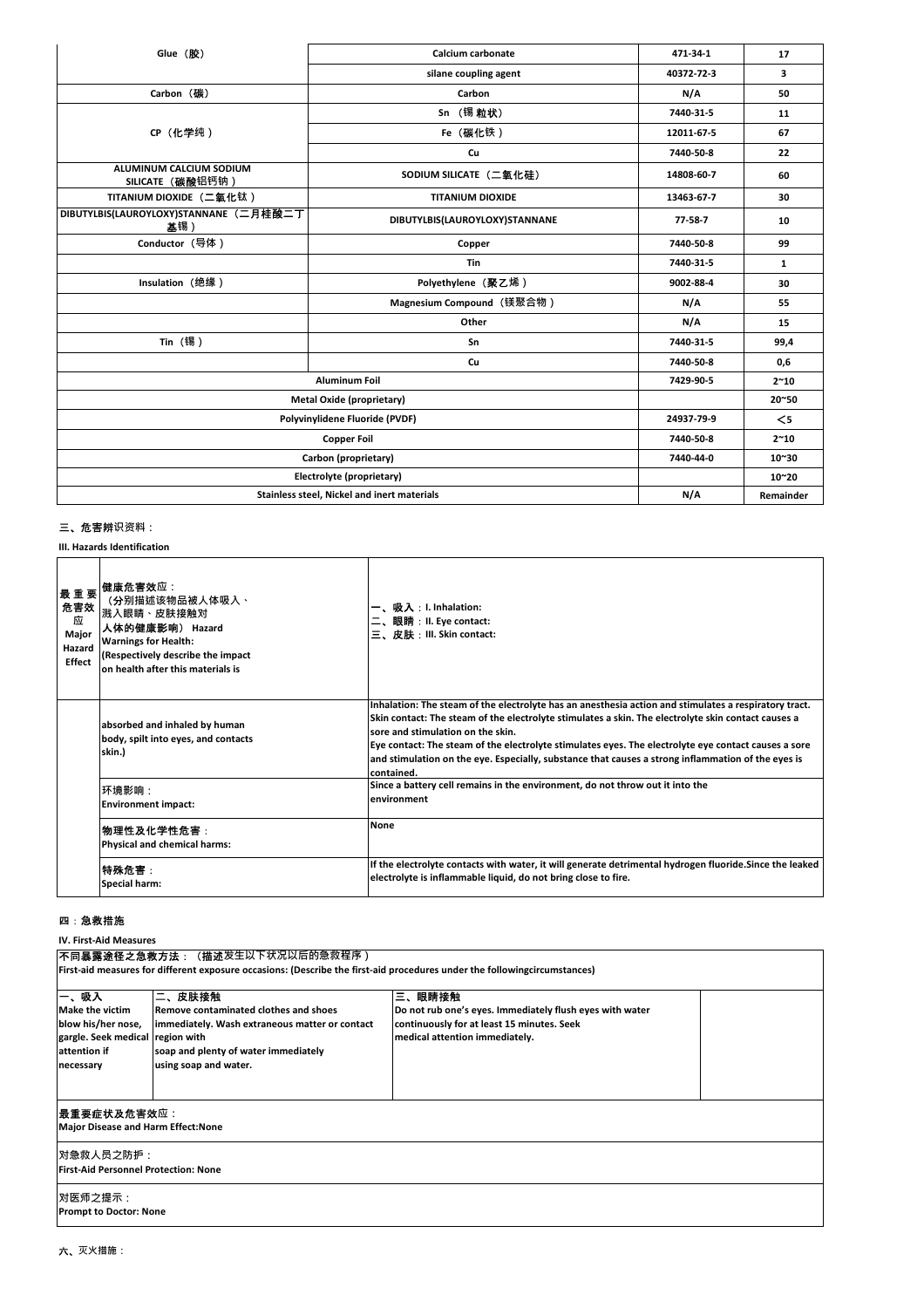#### **V. Fire Fighting Measure.**

# 适用**灭火剂:Suitable extinguishing media**

**Plenty of water, carbon dioxide gas, nitrogen gas, chemical powder fire extinguishing medium and fire foam**

**灭火时可能遭遇之特殊危害:**

**Special Exposure Hazards: Corrosive gas may be emitted during fire**

# 消防人**员之特殊防护设备:**

**Special Protection Equipment: Respiratory protection: Respiratory equipment of a gas cylinder style or protection-against-dust mask**

#### **Hand protection: Protective gloves**

**Eye protection: Goggle or protective glasses designed to protect against liquid splashes Skin and body protection: Protective cloth**

# 六:泄漏**处理方法:**

**VI. Accidental Release Measures**

| 个人应注意事项:                                       | Remove spilled materials with protective equipment (protective glasses and protective gloves). Do not inhale the gas as much |
|------------------------------------------------|------------------------------------------------------------------------------------------------------------------------------|
| <b>Personal Protection:</b>                    | as possible. Moreover, avoid touching with as much as possible                                                               |
| 环境注意事项:<br>Environmental<br><b>Protection:</b> | Do not throw out into the environment.                                                                                       |
| 清理方法:Methods for                               | The spilled solids are put into a container. The leaked place is wiped off with dry                                          |
| <b>Cleaning up:</b>                            | cloth.                                                                                                                       |

#### 七、安全**处置与储存方法:**

**VII. Handling and Storage**

| 处置<br><b>Handling</b> | Do not wet the battery with water, seawater, drink or acid; or expose to strong oxidizer.<br>. Do not damage or remove the external tube.<br>Keep the battery away from heat and fire.<br>. Do not disassemble or reconstruct the battery; or solder the battery directly.<br>. Do not give a mechanical shock or deform.<br>. Do not use unauthorized charger or other charging method. Terminate charging when the charging process doesn't end<br>within specified time. |
|-----------------------|-----------------------------------------------------------------------------------------------------------------------------------------------------------------------------------------------------------------------------------------------------------------------------------------------------------------------------------------------------------------------------------------------------------------------------------------------------------------------------|
| 储存                    | Do not store the battery with water, seawater, strong acid or strong oxidizer. Avoid direct sunlight, high temperature, and high                                                                                                                                                                                                                                                                                                                                            |
| <b>Storage</b>        | humidity.                                                                                                                                                                                                                                                                                                                                                                                                                                                                   |

#### 八、暴露**预防措施:**

**VIII. Exposure Control / Personal Protection**

| 控制参数<br><b>Control Factor</b>                                                           | ACGIH has not been mentioned control parameter of electrolyte                 |                                  |
|-----------------------------------------------------------------------------------------|-------------------------------------------------------------------------------|----------------------------------|
| 个人防护设备<br>(接触该物质之人                                                                      | 呼吸防护:<br><b>Respiratory Protection:</b>                                       | 通风<br><b>Ventilating</b>         |
| 员应采取的防护措<br>施)<br><b>Personal Protection</b>                                            | 手部防护:<br><b>Hand Protection:</b>                                              | 防护手套<br><b>Wear gloves</b>       |
| Equipment<br>(measures taken by<br>the personnel who<br>are exposed to the<br>material) | 眼部防护:<br><b>Eye Protection:</b>                                               | <b>None</b>                      |
|                                                                                         | 皮肤及身体防护:<br>Skin & Body Protection:                                           | 防护服<br>Wear protective clothing. |
| 防护措施<br><b>Protective measures</b>                                                      | 工作时不得进食、饮水、吸烟<br>Eating, drinking and smoking are not allowed during working. |                                  |

#### 九、物理及化学性**质(基本资料应填写清楚):**

**IX. Physical and Chemical Properties / Characteristics (Fundamental information should be filled outclearly)**

| 物质状态:固体                                      | 形状:长方体                                 |
|----------------------------------------------|----------------------------------------|
| Appearance: Solid                            | Form: cuboid                           |
| 颜色:绿色/ <b>黑色</b>                             | 气味:特殊气味基本无                             |
| <b>Color: Green/Black</b>                    | Odor: Without special odor             |
| <b>分解温度: 450℃</b>                            | <b>燃烧性: V-0</b>                        |
| Decomposition Temperature: 450°C for housing | <b>Combustibility: V-0 for housing</b> |
| 使用温度:100度以下                                  | 水中溶解度:不溶                               |
| Use temperature: above 100 degree C,         | Solubility in Water: Insoluble         |
| 密度:                                          | 危险副产品:无                                |
| <b>Specific Gravity:None</b>                 | Hazardous by-product: None             |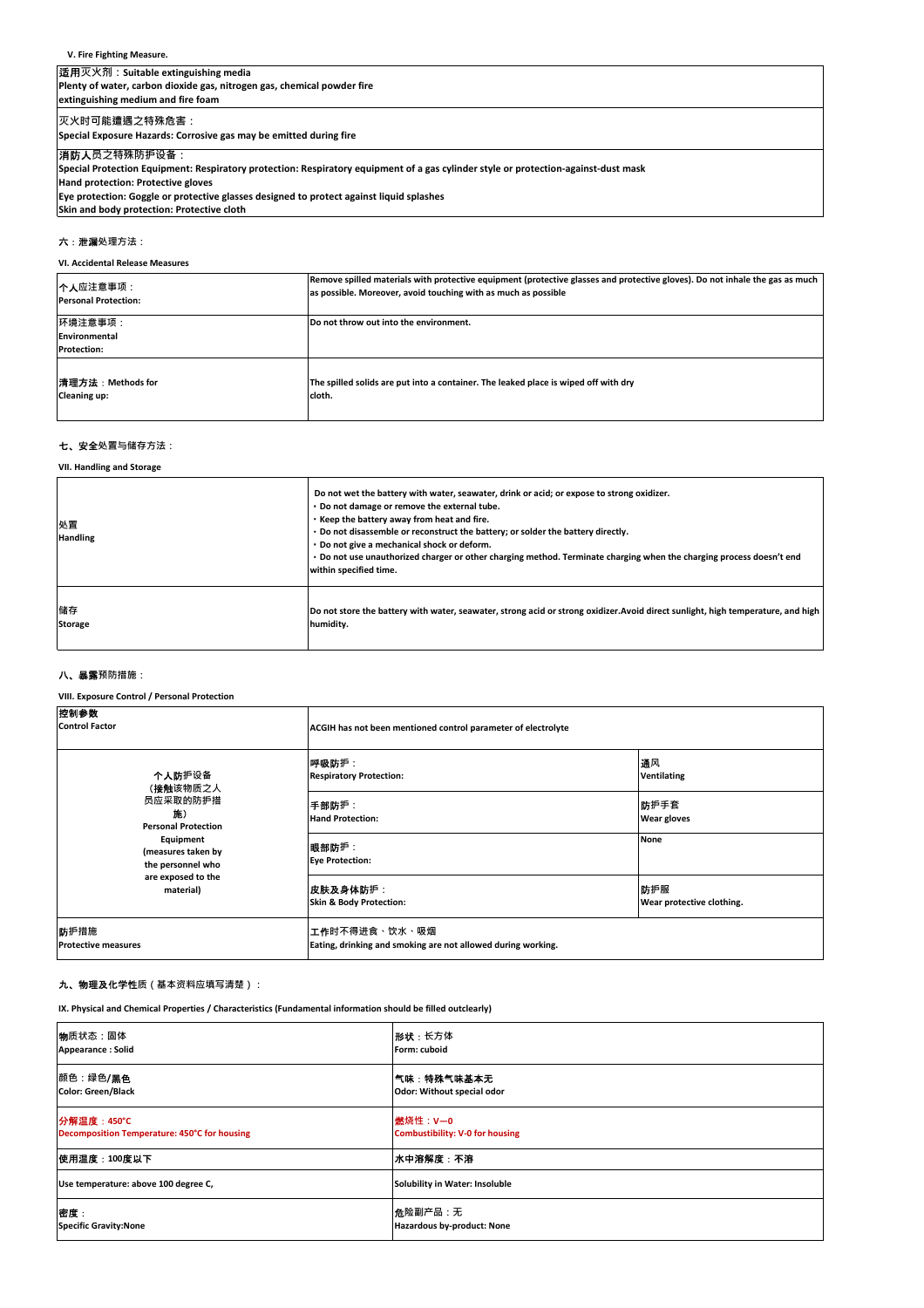#### 十、安定性及反**应性:**

**X. Stability and Reactivity**

| 安定性<br><b>Stability</b>                                  | Stable under normal use                                                  |
|----------------------------------------------------------|--------------------------------------------------------------------------|
| 特殊情况下可能之危害反应<br>Special Conditions of Hazardous Reaction | None                                                                     |
| 应避免之状况<br><b>Conditions to Avoid</b>                     | Prevent static during processing, high humidity                          |
| 应避免之物质<br>Incompatibility                                | Conductive materials, water, seawater, strong oxidizers and strong acids |
| 危害分解物<br><b>Hazardous Decomposition Products</b>         | Acrid or harmful gas is emitted during fire.                             |

#### 十一、毒性**资料(如该物品属毒性物质,则应填写):**

**XI. Toxicological Information (fill out this part if it is toxicological material)**

| 毒性<br><b>Toxicity</b>             | LD50, oral - Rat 2,000mg/kg or more Irritating nature: Irritative to skin and eye |
|-----------------------------------|-----------------------------------------------------------------------------------|
| 慢毒性成长期毒性<br>Chronic               | <b>None</b>                                                                       |
| 特殊效应<br><b>Exceptional Effect</b> | None                                                                              |

#### 十二、生**态资料:**

**XII. Ecological Information**

#### 可能之**环境影响/环境流布:**

**Since a battery cell and the internal materials remain in the environment, do not bury or throw out into the environment.**

#### 十三、**废弃处置方法:**

**XIII. Disposal Information**

#### **废弃处置方法:**

**Disposal information: Specified collection or disposal of lithium ion battery is required by the law like as "battery control law" in several nations. Collection or recycle of the battery is mainly imposed on battery's manufacturer or importer in the nations recycle is required.**

#### 十四、运送**资料:**

**XIV. Transport Information**

| 国际运送规定<br>International<br><b>Transport</b><br>Regulation        | Worldwide, air transportation:<br>IATA-DGR packing instructions "965 - section IA"<br>When batteries are packaged with equipments, refer to packing instructions "966 - section I"<br>When batteries are contained in equipments, refer to packing instructions "967 - section I" + special provision "A48"<br>Worldwide, sea transportation:<br>IMO-IMDG Code packing instructions "P903"           |
|------------------------------------------------------------------|------------------------------------------------------------------------------------------------------------------------------------------------------------------------------------------------------------------------------------------------------------------------------------------------------------------------------------------------------------------------------------------------------|
| 国内运送规定<br><b>Internal Transport</b><br><b>Regulation</b>         | No special request.                                                                                                                                                                                                                                                                                                                                                                                  |
| 运送方法及注意事<br>项<br><b>Special Transport</b><br><b>Way and Note</b> | In the case of transportation, avoid exposure to high temperature and prevent the formation of anycondensation. Take in a<br>cargo of them without falling, dropping and breakage. Prevent collapse of cargo pilesand wet by rain. The container must be<br>handled carefully. Do not give shocks that result in a mark of hitting ona cell. Please refer to Section 7-HANDLING AND<br>STORAGE also. |

# 十五、法**规资料:**

**XV. Regulation Information**

# 适用法**规:**

**Applicable Regulation:1.US Department of Transportation 49 Code of Federal Regulations [USA] Dangerous Goods Regulations – 54th Edition Effective 1 January 2013: International Air Transport Association (IATA)**

#### 十六、其他**资料**

**XVI. Other Information**

| <b>参考文献</b><br>Reference | <b>Supplier's MSDS</b> |
|--------------------------|------------------------|
|                          | 名称:实验室                 |